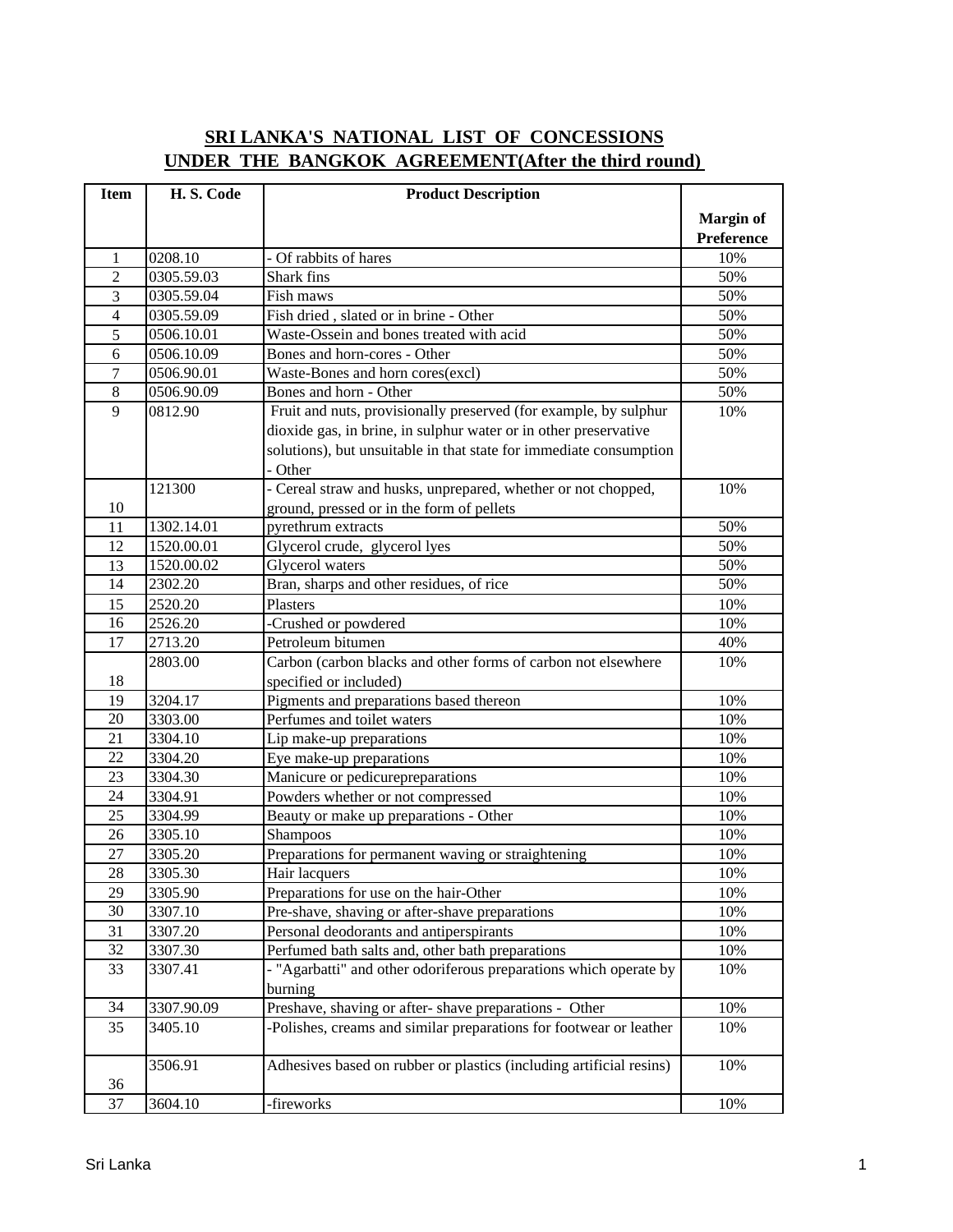| 38                    | 3809.91    | Of a kind used in the textile or like industries                     | 10%        |
|-----------------------|------------|----------------------------------------------------------------------|------------|
| 39                    | 3901.10    | Polyethylene having a specific gravity of less than 0.94             | 5%         |
| 40                    | 3901.20    | Polyethylene having specific gravity of 0.94 or more                 | 10%        |
| 41                    | 3902.10    | Polypropylene                                                        | 10%        |
| 42                    | 3903.19    | Polymers of styrene, in primary forms - Other                        | 5%         |
| 43                    | 3903.90    | Polymers of styrene, in primary forms - Other                        | 5%         |
| 44                    | 3904.10    | Polyvinyl chloride, not mixed with any other substances              | 5%         |
| 45                    | 3905.30    | Polyvinyl alcohol, whether or not containing unhydrolysed acetate    | 10%        |
|                       |            | groups                                                               |            |
| 46                    | 3906.90    | Acrylic polymers in primary forms- Other                             | 10%        |
| 47                    | 3908.90    | Insecides, rodenticides, fungicides, herbicides, anti-anti-sprouting | 10%        |
|                       |            | products and plant - growth regulators, disinfectants and similar    |            |
|                       |            | products, put up in forms or packings for rtail sale or as           |            |
|                       |            | preparations or articles (for example, sulphur - treated bands,      |            |
|                       |            | wicks and candles, and fly-papaer -Other                             |            |
|                       |            |                                                                      |            |
| 48                    | 3916.10    | Polymers of ethylene                                                 | 25%        |
| 49                    | 3917.31    | Flexible tubes, pipes, hoses having a minimum burst pressure of      | 10%        |
|                       |            | 27.6 Mpa                                                             |            |
|                       | 3917.39    | Tubes, pipes and hoses, and fittings therefore (for example, joints, | 10%        |
| 50                    |            | elbows, flanges), of plastics - other                                |            |
| 51                    | 3918.10    | -of polymers of vinyl chloride                                       | 5%         |
| 52                    | 3918.90    | - of other plastics                                                  | 10%        |
| 53                    | 3920.43    | Containing by weight not less than 6% of plasticisers                | 10%        |
| 54                    | 3920.71.01 | Other plates, sheets, film, foil and strip etc - printed             | 10%        |
| 55                    | 3920.71.09 | Other plates, sheets, film, foil and strip of plastics, non-cellular | 5%         |
|                       |            | and not reinforced, laminated, supported or similarly combined       |            |
|                       |            | with other materails - other                                         |            |
| 56                    | 3921.12    | Of polymers of vinyl chloride                                        | 10%        |
| 57<br>$\overline{58}$ | 3921.13    | -of polyurethanes                                                    | 10%        |
|                       | 3921.19    | Or other plastics                                                    | 10%        |
| 59                    | 3922.20    | -Lavatory seats and covers                                           | 10%<br>10% |
|                       | 3922.90    | Baths, shower-baths, sinks, wash-basin, bidets, lavatory pans,       |            |
| 60                    |            | seats and covers, fiushing cisterns and similar sanitary ware of     |            |
| 61                    | 3923.29    | plastics-Other<br>Sacks & bags -Other plastic                        | 27%        |
| 62                    | 3924.90.01 | - Teats for feeding bottles                                          | 10%        |
| 63                    |            | Tableware, kitchenware, other household articles and toilet          |            |
|                       | 3924.90.09 | articles - other                                                     | 14.30%     |
| 64                    | 3925.20    | - Doors, windows and their frames and thresholds fordoors            | 10%        |
| 65                    | 3925.30    | - Shutters, blinds (including Venetian blinds) and similar articles  | 10%        |
|                       |            | and parts thereof                                                    |            |
|                       | 3925.90    | Builders' ware of plastics not elsewhere specified or included       | 10%        |
| 66                    |            | other                                                                |            |
| 67                    |            | Other articles of plastics and articles of other materials of        | 14.30%     |
|                       | 3926.10.09 | headings Nos. 39.01 to 39.14 - other                                 |            |
|                       | 3926.20    | Articles of apparel and clothing accessories (including gloves)      | 5%         |
| 68                    |            |                                                                      |            |
| 69                    | 3926.40    | Statuettes and other ornamental articles                             | 10%        |
| 70                    | 3926.90.01 | Rawl plugs                                                           | 10%        |
| 71                    | 3926.90.09 | Other Articles of plastics and articles of other materials of        | 10%        |
|                       |            |                                                                      |            |
|                       |            | headings 39.01 to 39.14                                              |            |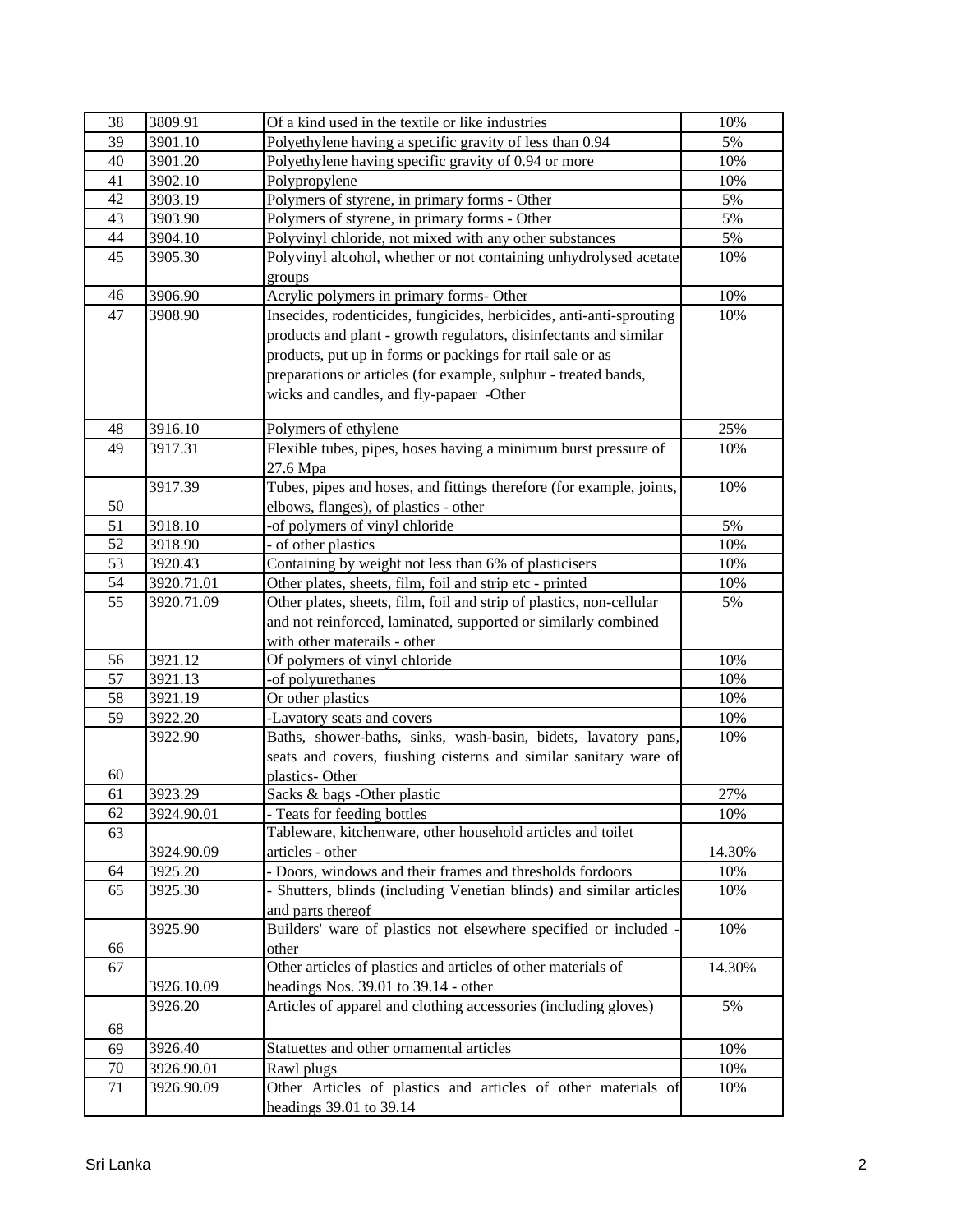| 4002.19<br>Synthetic rubber and factice derived from oils, in primary forms       | 10% |
|-----------------------------------------------------------------------------------|-----|
| or in plates, sheets or strip; mixtures of any products of heading                |     |
| 40.01 with any product of this heading in primary forms or in                     |     |
| 72<br>plates, sheets or strip - other                                             |     |
| 73<br>4002.20<br>Butadiene rubber (BR)                                            | 10% |
| 74<br>4104.11.01<br>Tanned or crust hides and skins of bovine-Wet blue Chrome     | 50% |
| 75<br>Tanned or crust hides and skins - Other<br>4104.11.09                       | 50% |
| 76<br>4104.19.01<br>Wet blue Chrome-tanned                                        | 50% |
| 4104.19.09<br>Tanned or crust hides and skins -Other<br>77                        | 50% |
| 78<br>4104.41<br>Full grains, unsplit, grain split                                | 50% |
| Tanned or crust hides and skins -Other<br>4104.49<br>79                           | 50% |
| Crocodile skins<br>80<br>4106.40.01                                               | 50% |
| 4107.11<br>Full grains, unsplit, grain split<br>81                                | 50% |
| 82<br>4107.12<br>Grain split                                                      | 50% |
| 4107.19<br>Other-leather<br>83                                                    | 50% |
| 84<br>4107.91<br>Full grains, unsplit, grain splits                               | 50% |
| 4107.92<br>Grain splits<br>85                                                     | 50% |
| 4107.99<br>Leather further prepared - Other<br>86                                 | 50% |
| 4113.30.01<br>Crocodile skin<br>87                                                | 50% |
| Saddlery and harness for any animal (including traces, leads, knee<br>4201.00     | 10% |
| pads, muzzles, saddle cloths, saddle bags, dog coats and the like),               |     |
| 88<br>of any material                                                             |     |
| 4202.11<br>- With outer surface of leather, of composition leather or of patent   | 10% |
| 89<br>leather                                                                     |     |
| - With outer surface of plastic or of textile materials<br>4202.12<br>90          | 5%  |
| 4202.19<br>Trunks, suit-cases, vanity-cases, executive-cases brief-cases,         | 5%  |
| school satchels, spectable cases, binocular cses, camera cases,                   |     |
| musical instrument cases, gun cases holsters and similar                          |     |
| containers; tavelling-bags, insulated food or beverages bags, toilet              |     |
| bag, rucksacks, handbags, shopping bag etc. - other                               |     |
| 91                                                                                |     |
| 4202.21<br>- With outer surface of leather, of composition<br>leather or of       | 10% |
| 92<br>patent leather                                                              |     |
| 93<br>- With outer surface of plastic sheeting or of textile materials<br>4202.22 | 10% |
| 4202.29<br>Trunks, suit-cases, vanity-cases, executive-cases brief-cases,         | 5%  |
| school satchels, spectable cases, binocular cses, camera cases,                   |     |
| musical instrument cases, gun cases holsters and similar                          |     |
| containers; tavelling-bags, insulated food or beverages bags, toilet              |     |
| bag, rucksacks, handbags, shopping bag etc. - other                               |     |
| 94                                                                                |     |
| - With outer surface of leather, of composition either or of patent<br>4202.31    | 10% |
| 95<br>leather                                                                     |     |
| 96<br>with outer surface of plastic sheeting or of textile materials<br>4202.32   | 10% |
| 97<br>4202.39<br>Leather, of sheeting of plastics etc - Other                     | 10% |
| - With outer surface of leather, of composition leather or of patent<br>4202.91   | 10% |
| 98<br>leather                                                                     |     |
| 99<br>- With outer surface of plastic sheeting or of textile materials<br>4202.92 | 10% |
| 100<br>4202.99<br>Leather, of sheeting of plastics - other                        | 10% |
| 101<br>Leather or of composition leather - Articles of apparel<br>4203.10         | 10% |
| 102<br>4203.21<br>-Specially designed for use in sports                           | 10% |
| 103<br>4203.29<br>Articles of apparel and clothing accessories - Other            | 10% |
| 104<br>4205<br>Other articles of leather or of composition leather                | 10% |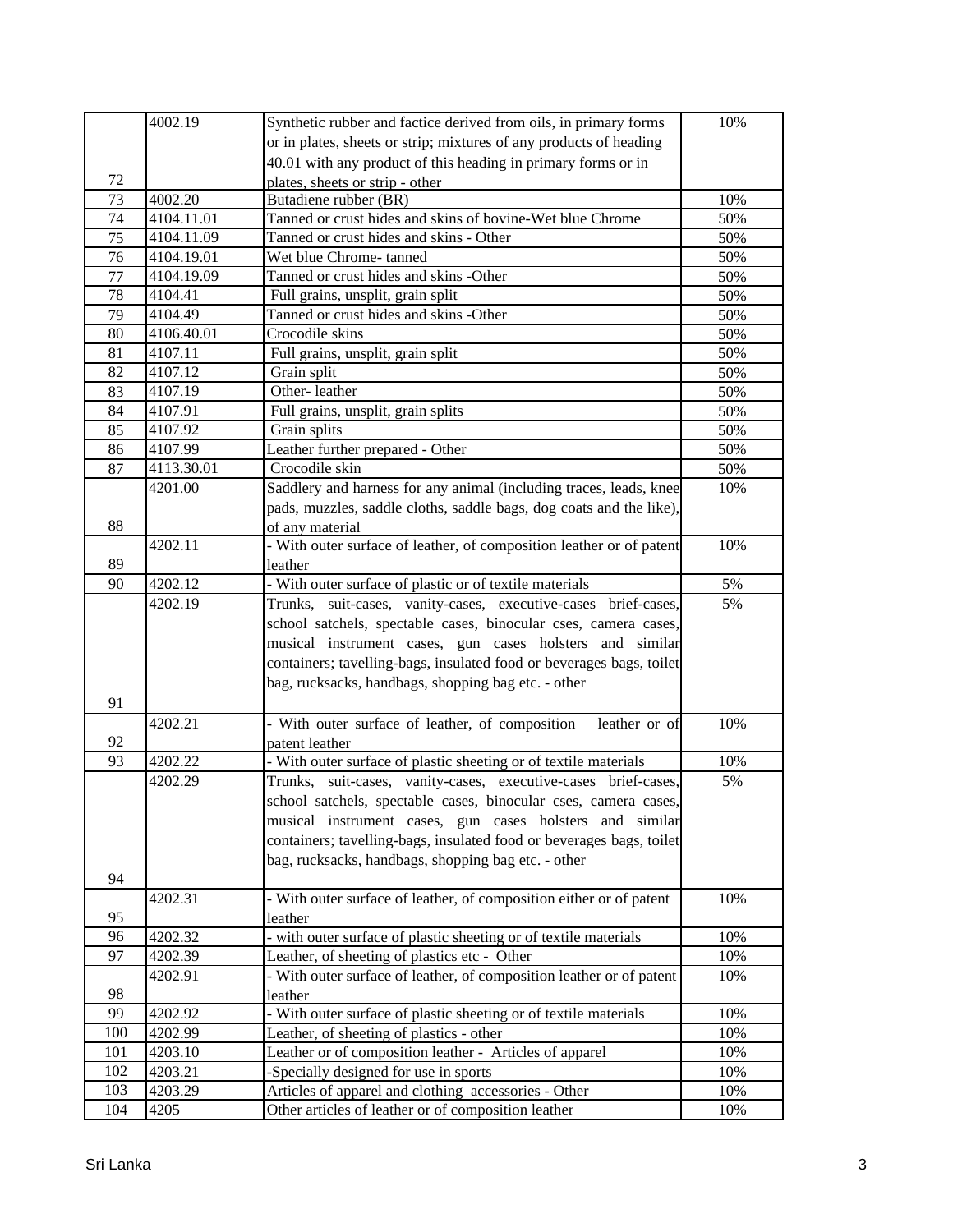|     | 4302.11    | Tanned or dressed furskins (including heads, tails, paws and other                      | 10%    |
|-----|------------|-----------------------------------------------------------------------------------------|--------|
|     |            | pieces or cuttings), unassembled, or assembled (without the                             |        |
|     |            | addition of other materials) other than those of heading 43.03 -                        |        |
| 105 |            | Other                                                                                   |        |
|     | 4302.19    | Tanned or dressed furskins (including heads, tails, paws and other                      | 10%    |
|     |            | pieces or cuttings), unassembled, or assembled (without the                             |        |
|     |            | addition of other materials) other than those of heading 43.03 -                        |        |
| 106 |            | Other                                                                                   |        |
| 107 | 4302.30    | -whole skins and pieces or cuttings thereof, assembled                                  | 10%    |
| 108 | 4303.10    | -Articles of apparel, Clothing accessories                                              | 10%    |
|     | 4303.90    | Articles of apparel, clothing accessories and other articles of                         | 20%    |
| 109 |            | furskin - Other                                                                         |        |
| 110 | 4304.00    | Artificial fur and articles thereof                                                     | 10%    |
| 111 | 4407.24    | Virola, Mahogani, Imbuia and Balsa                                                      | 20%    |
| 112 | 4407.25    | Dark red Meranti, Light red meranti and Meranti Bakau                                   | 20%    |
|     |            | White Lauan, white Meranti, white seraya, yellow meranti and                            | 20%    |
| 113 | 4407.26    | Alan                                                                                    |        |
| 114 | 4407.29    |                                                                                         | 20%    |
| 115 | 4407.91    | Of oak wood                                                                             | 20%    |
| 116 | 4407.92    | Of beech wood                                                                           | 20%    |
| 117 | 4407.99.01 | Of rubber                                                                               | 20%    |
| 118 | 4407.99.02 | Coconut                                                                                 | 20%    |
| 119 | 4407.99.03 | Of ebony                                                                                | 20%    |
| 120 | 4407.99.09 | Wood sawn or chipped lengthwise -Other                                                  | 20%    |
| 121 | 4410.90    | Other - particle boards                                                                 | 24.80% |
|     | 4412.29    | Plywood, veneered panels and similar laminated wood - Other                             | 10%    |
| 122 |            |                                                                                         |        |
|     | 4414       | Wooden frames for paintings, photographs, mirrors or similar                            | 10%    |
| 123 |            | objects                                                                                 |        |
|     | 4415.10    | -Cases, boxes, crates, drums and similar packings; cable-drums                          | 10%    |
| 124 |            |                                                                                         |        |
| 125 | 4415.20    | -Pallets, box pallets and other load boards; pallet collars                             | 10%    |
| 126 | 4418.10    | -Windows, French-windows and their frames                                               | 10%    |
| 127 | 4418.20    | -Doors and their frames and thresholds                                                  | 10%    |
| 128 | 4419.00    | tableware and kitchenware, of wood                                                      | 10%    |
| 129 | 4420.10    | -statuettes and other ornaments, or wood                                                | 10%    |
|     | 4420.90    | Wood marqutry and inlaid wood; caskets and cases for jewellery                          | 10%    |
|     |            | of cutlery, and similar articles, of wood; statuettes and other                         |        |
|     |            | ornaments, of wood; wooden articles of furnituyre not falling in                        |        |
| 130 |            | Chapter 94. - Other                                                                     |        |
| 131 | 4421.10    | -Clothes hangers                                                                        | 10%    |
|     |            | Chemical Wood pulp, soda or sulphate other than dissolving                              | 20%    |
| 132 | 4703.11    | grades unbleached -coniferous                                                           |        |
| 133 | 4703.19    | Pulp of wood unbleached - non - coniferous                                              | 20%    |
| 134 | 4703.21    | Pulp of wood semi-bleached or bleached coniferous                                       | 20%    |
| 135 | 4703.29    | Pulp of wood semi-bleached or bleached non-coniferous                                   | 20%    |
|     | 4802.55    | -weighing 40 g/m <sup>2</sup> or more but not more than 150 g/m <sup>2</sup> , in rolls | 10%    |
| 136 |            |                                                                                         |        |
|     | 4802.56    | -weighing 40 g/m <sup>2</sup> or more than but not more than 150 g/m <sup>3</sup> , in  | 10%    |
|     |            | sheets with one side not exceeding 435 mm and the other side not                        |        |
| 137 |            | exceeding 297 mm in the unfolded state                                                  |        |
|     |            |                                                                                         |        |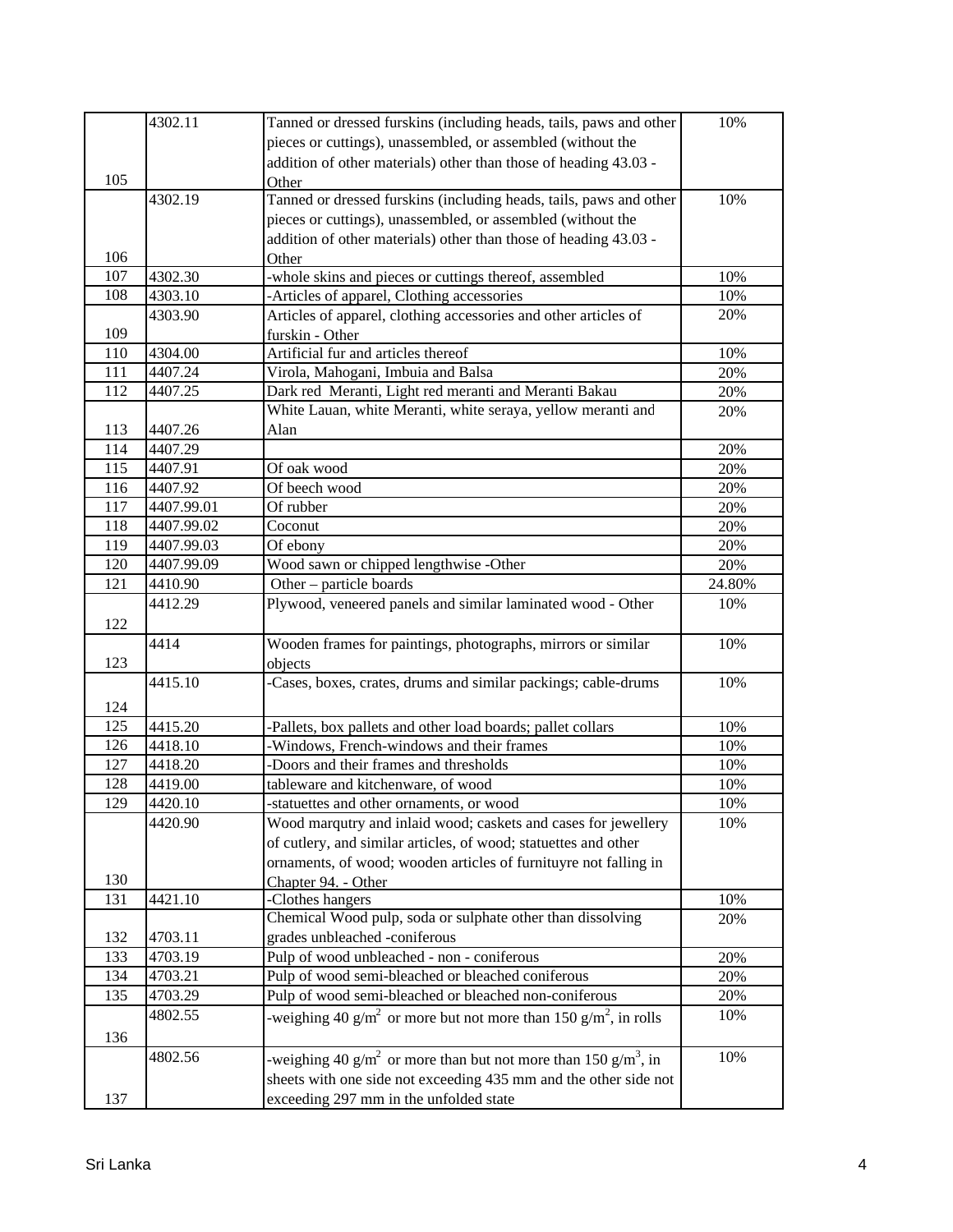|            | 4802.57    | -Other, weighing 40 g/m <sup>2</sup> or more but not more than 150 g/m <sup>2</sup> | 5%  |
|------------|------------|-------------------------------------------------------------------------------------|-----|
|            |            |                                                                                     |     |
| 138<br>139 | 4804.31    | Unbleached - Kraft paper                                                            | 50% |
| 140        | 4804.39    | Other-Kraft paper                                                                   | 50% |
| 141        | 4804.41    | Unbleached-Kraft paper                                                              | 50% |
| 142        | 4804.42    | Kraft paper                                                                         | 50% |
| 143        | 4804.49    | Other-Kraft paper                                                                   | 50% |
| 144        | 4804.51    | Unbleached uniformly - Kraft paper                                                  | 50% |
| 145        | 4804.52    | Bleached uniformly Kraft paper - bleached                                           | 50% |
| 146        | 4804.59    | Other - Kraft paper                                                                 | 50% |
|            |            | Semi-Chemical fluting paper (corrugating medium) multi-ply                          | 50% |
| 147        | 4805.11    | paper and paper board                                                               |     |
| 148        | 4805.12    | Straw fluting paper                                                                 | 50% |
| 149        | 4805.19    | Other - fluting paper                                                               | 50% |
| 150        | 4806.40    | -Glassine and other glazed transparent or translucent papers                        | 10% |
|            | 4811.90    | Other paper, paper board cellulose wadding and webs of cellulose                    | 10% |
| 151        |            | fibres                                                                              |     |
| 152        | 4823.20.01 | Filter paper                                                                        | 20% |
| 153        | 5701.10    | Carperts and other textile flooring- of wool or fine animal hair                    | 10% |
| 154        | 5701.90.01 | Coir carpets and rugs                                                               | 50% |
| 155        | 5701.90.02 | Jute carpets                                                                        | 50% |
| 156        | 5701.90.09 | Carpets and other textile floor coverings- other                                    | 50% |
| 157        | 5702.39.01 | Jute carpets                                                                        | 50% |
| 158        | 5702.39.09 | Carpets and other textile floor coverings- Other                                    | 50% |
| 159        | 5702.42    | Carperts and other flooring -Of man-made textile materials                          | 10% |
|            |            | Carpets and other textile floor coverings, of other textiles                        | 50% |
| 160        | 5702.49    | materials                                                                           |     |
|            |            |                                                                                     | 50% |
| 161        | 5702.59    | Carpets and other textile floor coverings, of other textile materials               |     |
|            |            | Carpets and other textile floor coverings, of other textiles                        | 50% |
| 162        | 5702.99    | materials                                                                           |     |
| 163        | 5703.10    | Carperts and other flooring -Of wool or fine animal hair                            | 10% |
|            | 5703.30    | Carperts and other flooring -Of other man-madetextile materials                     | 10% |
| 164        |            |                                                                                     |     |
|            | 5705.00    | Other carpets and other textile floor coverings, whether or not                     | 10% |
| 165        |            | made up                                                                             |     |
| 166        | 6109.10    | T- shitrs, singlets and other - of cotton                                           | 10% |
| 167        | 6109.90    | T shirts, singlets and other - Of other textile materials                           | 5%  |
| 168        | 6116.92    | Gloves, mittens and mitts, knitted or crocheted - Of cotton                         | 10% |
| 169        | 6117.80.01 | Knee and ankle guards                                                               | 10% |
| 170        | 6213.20    | Hankerchiefs - of cotton                                                            | 10% |
|            | 6302.60    | -toilet linen and kitchen linen, of terry towelling or similar terry                | 5%  |
| 171        |            | fabrics, of cotton                                                                  |     |
| 172        | 6304.11    | Knitted or crocheted bedspreads                                                     | 16% |
| 173        | 6304.19    | Bedspreads 9excl: knitted or crocheted)                                             | 16% |
| 174        | 6304.91    | Knitted or crocheted furnishing articles                                            | 16% |
| 175        | 6304.92    | Furnishing articles of cotton                                                       | 16% |
| 176        | 6304.93    | Furnishing articles of synthetic fibers                                             | 16% |
| 177        | 6304.99    | Furnishing articles of other textile                                                | 16% |
| 178        | 6305.10.01 | Jute bags not knitted or crocheted                                                  | 50% |
| 179        | 6307.90    | Other made up articles -Other                                                       | 10% |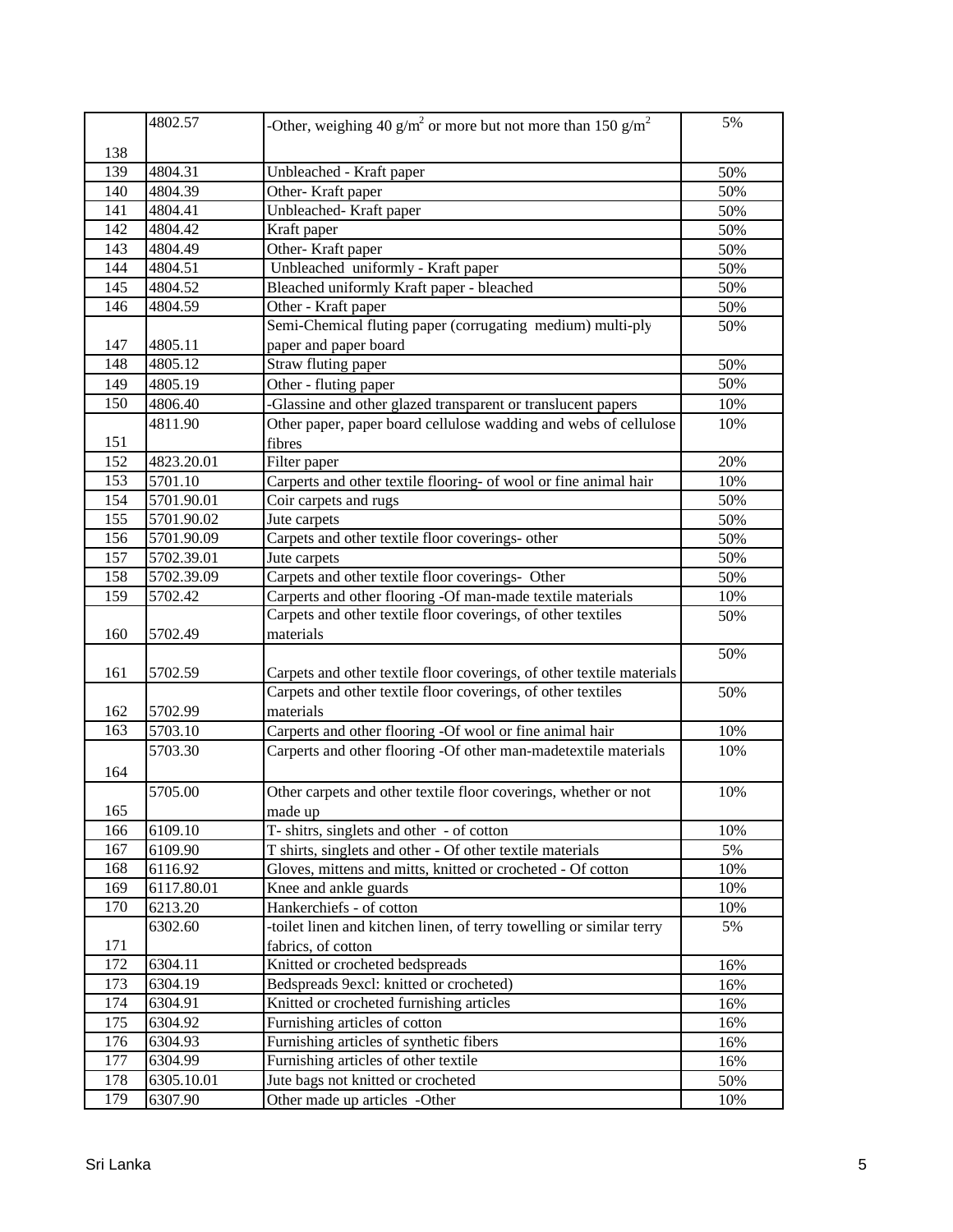|     | 6502.00    | Hat-shapes, plaited or made by assembling strips of any material,                                                                      | 10%    |
|-----|------------|----------------------------------------------------------------------------------------------------------------------------------------|--------|
|     |            | neither blocked to shape, nor with made brims, not lined, nor                                                                          |        |
| 180 |            | trimmed                                                                                                                                |        |
|     | 6504.00    | Hats and other headgear, plaited or made by assembling strips of                                                                       | 10%    |
| 181 |            | any material, whether or not lin8ed or trimmed                                                                                         |        |
|     | 6507.00    | Head-bands, lining, covers, hat foundations, hat frames, peaks and                                                                     | 10%    |
| 182 |            | chinstraps, for headgear                                                                                                               |        |
|     | 6701.00    | Skins and other parts of birds with their feathers or down,                                                                            | 10%    |
|     |            | feathers, parts of feathers, down and articles thereof (other than                                                                     |        |
| 183 |            | goods of heading No. 05.05 and worked quills and scapes                                                                                |        |
| 184 | 6704.11    | -Complete wigs                                                                                                                         | 10%    |
|     | 6704.19    | Wigs, false beards, eyebrows and eyelashes, switches and the like,                                                                     | 10%    |
|     |            | of human or animal hair or of textile materails; articles of                                                                           |        |
| 185 |            | humanm hair not elsewhere specified or included - Other                                                                                |        |
| 186 | 6704.20    | Wigs, false beards etc -Of human hair                                                                                                  | 10%    |
| 187 | 6704.90    | Wigs, false beards etc -Of Other materials                                                                                             | 10%    |
| 188 | 6804.10    | Millstones and grindstones for milling, grinding or pulping                                                                            | 10%    |
|     | 6804.22    | Millstones, grindstones, grinding wheels etc - Of other                                                                                | 10%    |
| 189 |            | agglomerated abrasive or of ceramics                                                                                                   |        |
|     | 6902.20    | -Containing by weight more than 50% of alumina $(A1203)$ , of                                                                          | 10%    |
| 190 |            | silica $(SiO2)$ or of a mixture or compound of these products                                                                          |        |
|     | 6902.90    | Refractory bricks, blocks, tiles and similar refractory ceramic                                                                        | 10%    |
|     |            | constructional goods, other than those of siliceous fossil meals or                                                                    |        |
| 191 |            | similar silicceous earths - Other                                                                                                      |        |
|     |            | Other ceramic goods containing by weight more than 50% of                                                                              | 25%    |
|     |            | graphite or other forms of carbon or of a mixture of these                                                                             |        |
| 192 | 6903.10.09 | products-other                                                                                                                         |        |
|     |            | Other ceramic goods containing by weight more than 50% of                                                                              | 25%    |
|     |            | aluminum or of a mixture or compound of aluminum and of silica                                                                         |        |
| 193 | 6903.20.09 | -other                                                                                                                                 |        |
|     |            | Other refractory ceramic goods other than those of siliceous fossil                                                                    | 25%    |
| 194 | 6903.90.09 | meals or of similar siliceous earth - other                                                                                            |        |
|     | 6909.90    | Ceramic wares for laboratory, chemical or other technical uses;                                                                        | 10%    |
|     |            | ceramic troughs, tubs and similar receptacles of a kind used in                                                                        |        |
|     |            | agriculture; ceramic pots, jars and sumilar articles of a kind used                                                                    |        |
| 195 |            | for the conveyance of packing of goods - Other                                                                                         |        |
| 196 | 6910.10.01 | Squatting pans of porcelain or China                                                                                                   | 14.30% |
| 197 | 6910.90.01 | Squatting pans of - other                                                                                                              | 14.30% |
| 198 | 7004.90    | Drawn glass and blown glass- Other Glass                                                                                               | 5%     |
|     | 7010.90    | Carboys, bottles, flasks, jars, pots, phials, ampoules and other<br>containers, of glass, of a kind used for the conveyance or packing | 10%    |
|     |            | of goods; preserving jars of glass; stoppers, lids and other                                                                           |        |
| 199 |            |                                                                                                                                        |        |
| 200 | 7013.10    | closures, of glass - other<br>Glasswear of a kind used for table -Of glass-ceramics                                                    | 10%    |
|     | 7016.90    | Paving blocks, slabs, bricks, squares, tiles and other articles of                                                                     | 10%    |
|     |            | pressed or moulded glass, whether or not wired, of a kind used for                                                                     |        |
|     |            | building or construction purposes; glass cubes and other glass                                                                         |        |
|     |            | smallwares, whether or not on a backing, for mosaics or similar                                                                        |        |
|     |            | decorative purposes; leaded lights and the like; multicellular or                                                                      |        |
|     |            | foam glass in blocks, panels, plates, shells or similar forms - Other                                                                  |        |
| 201 |            |                                                                                                                                        |        |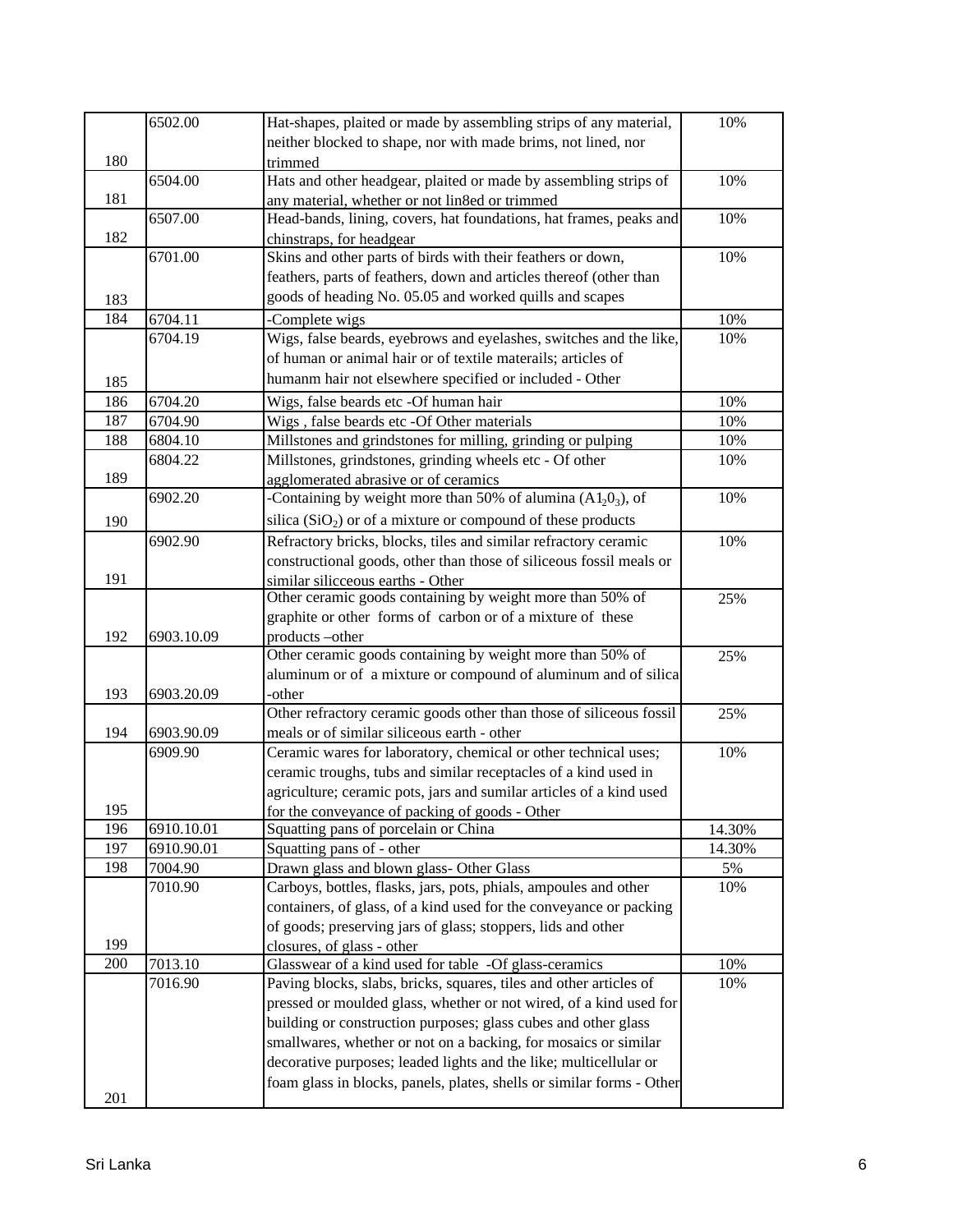|     |            |                                                                      | 50% |
|-----|------------|----------------------------------------------------------------------|-----|
|     |            | Laboratory, hygienic or pharmaceutical glassware, whether or not     |     |
| 202 | 7017.10.09 | graduated or calibrated of fused quarts or other fused silica-other  |     |
|     |            | Other glass having a linear coefficient of expansion not exceeding   | 50% |
|     |            | 5 x (10x6) per Kelvin within a temperature range of 0 c to 300 c-    |     |
| 203 | 7017.20.09 | other                                                                |     |
|     |            | Other laboratory, hygienic or pharmaceutical glassware, whether      | 50% |
| 204 | 7017.90.09 | or not graduated or calibrated                                       |     |
|     | 7018.10    | -Glass beads, imitation pearls, imitation precious or semi-precious  | 10% |
| 205 |            | stones and similar glass small wares                                 |     |
|     | 7018.90    | Glass beads, imitation pearls, imitation precious or semiprecious    | 10% |
|     |            | stones and similar glass smallware, and articles thereof other than  |     |
|     |            | imitation jewellery glass eyes other than prosthetic articlkes;      |     |
|     |            | statuettes and other ornaments of lamp-worked glass, other than      |     |
|     |            | imitation jewellery glass microspheres not exceeding 1 mm in         |     |
| 206 |            | diameter - Other                                                     |     |
|     | 7019.90    | Glass fibres (including glass wool) and artciles thereof (for        | 10% |
| 207 |            | examples, yarn, woven fabrics) - Other                               |     |
| 208 | 7116.10    | -Of natural or cultured pearls                                       | 10% |
|     | 7116.20    | -Of precious or semi-precious stones (natural, synthetic or          | 10% |
| 209 |            | reconstructed)                                                       |     |
| 210 | 7210.70    | Painted, varnished or coated with plastics                           | 5%  |
| 211 | 7212.40    | Painted, varnished or coated with plastics                           | 10% |
| 212 | 7217.10    | -Not plated or coated, whether or not polished                       | 10% |
| 213 | 7217.30    | Plated or coated with other base metals                              | 10% |
| 214 | 7301.20    | Iron or steel angles shapes and sections                             | 50% |
| 215 | 7304.10    | Line pipe of a kind used for oil or gas pipelines                    | 50% |
| 216 | 7304.21    | Drill pipe - seamless                                                | 50% |
| 217 | 7304.29.01 | Other Seamless tubes and pipes                                       | 50% |
| 218 | 7304.31.01 | Seamless tubes and pipes cold-drawn or cold rolled                   | 50% |
| 219 | 7304.39.01 | Seamless tubes and pipes - other                                     | 50% |
|     |            | Seamless tubes and pipes of circular cross section of stainless      | 50% |
| 220 | 7304.41.01 | steel                                                                |     |
| 221 | 7304.49.01 | Cold reduced other pipes                                             | 50% |
| 222 | 7304.51.01 | Seamless tubes and pipes of alloy steel                              | 50% |
| 223 | 7304.59.01 | Other - seamless tubes and pipes                                     | 50% |
| 224 | 7304.90.01 | Seamless tubes and pipes                                             | 50% |
| 225 | 7305.11    | Longitudinally submerged arc welded                                  | 10% |
| 226 | 7305.12.01 | Other pipeline, longitudinally welded over 20 c.m. diameter          | 50% |
| 227 | 7305.19.01 | Other line pipe over 20 c.m. diameter                                | 50% |
|     |            | Casing of a kind used in the drilling for oil or gas - over 20 c.m   | 50% |
| 228 | 7305.20.01 | diameter                                                             |     |
| 229 | 7305.31.02 | Other longitudinally welded over 20 c.m. diameter                    | 50% |
|     |            | High pressure hydro electric conduits of steel whether or not        | 50% |
| 230 | 7305.39.02 | reinforced other over 20 cm diameter                                 |     |
|     |            | Other tubes and pipes having internal and external circular cross-   | 50% |
|     |            | section the external diameter of which exceeds 406.4 m.m of iron     |     |
| 231 | 7305.90.02 | or steel                                                             |     |
|     |            | Other tubes, pipes and hollow profiles of iron or steel line pipe of | 50% |
| 232 | 7306.10.01 | a kind used for oil or gas pipelines - over 20 c.m. diameter         |     |
|     |            | Casing & cubing of a kind used in drilling for oil or gas over 20    | 50% |
| 233 | 7306.20.01 | cm diameter                                                          |     |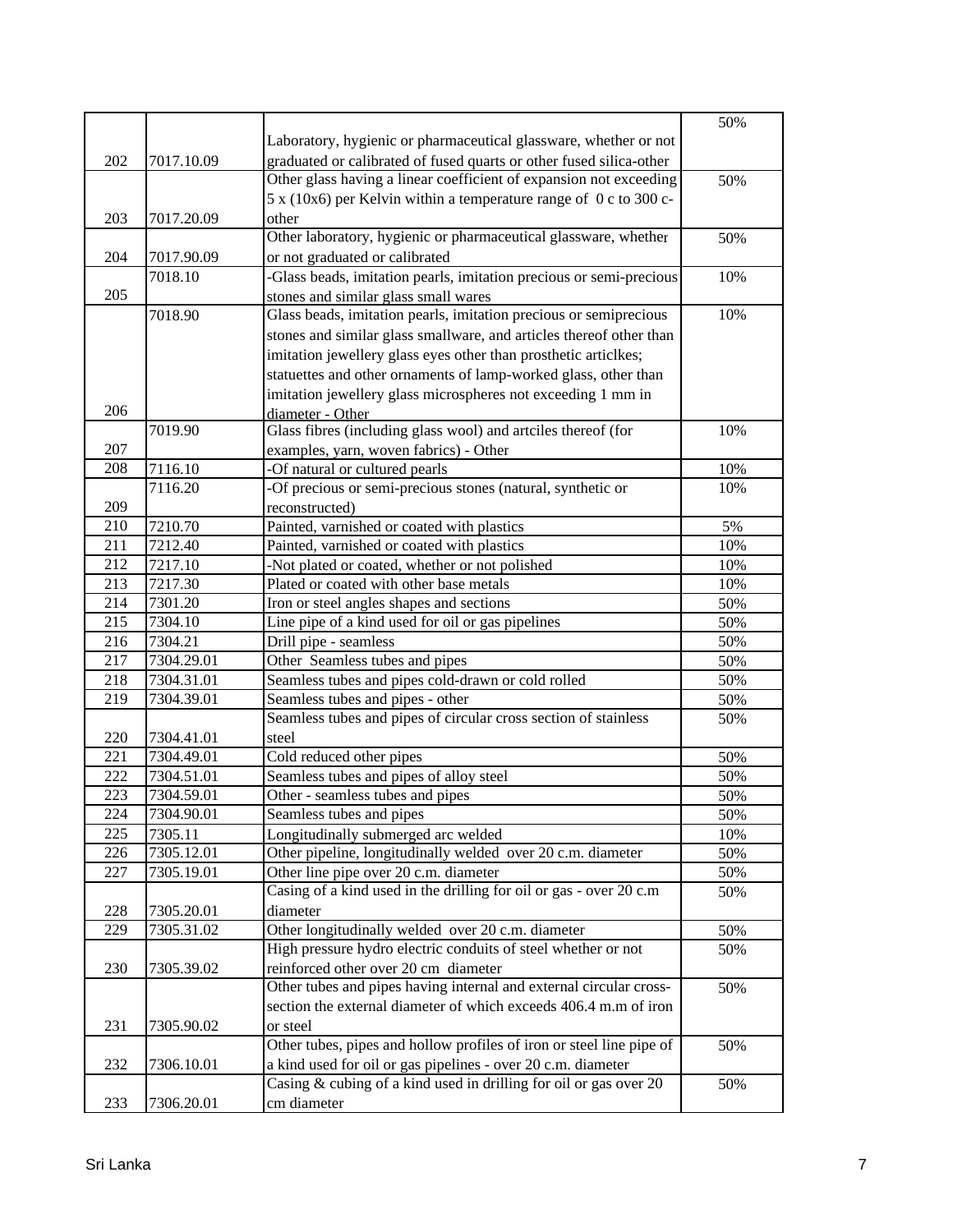|     |            | Other welded, of circular cross-section of iron or non-alloy steel | 50% |
|-----|------------|--------------------------------------------------------------------|-----|
| 234 | 7306.30    | over 20 c.m.                                                       |     |
|     |            | Other welded, of circular cross-section of stainless steel over 20 | 50% |
| 235 | 7306.40.01 | c.m diameter                                                       |     |
|     |            | Other welded, of circular cross-section of other, alloy steel over | 50% |
| 236 | 7306.50.01 | 20 c.m diameter                                                    |     |
|     |            |                                                                    | 50% |
| 237 | 7306.60.01 | Other, welded of non circular cross-section over 20 c.m diameter   |     |
|     | 7306.90    | Other tubes, pipes and hollow profiles (for example, open 1 -      | 10% |
| 238 |            | Other                                                              |     |
| 239 | 7308.20    | Structures - towers & lattice mats                                 | 50% |
| 240 | 7308.30    | Doors, windows and their frames and thresholds for doors           | 50% |
| 241 | 7308.40    | Equipment for scaffolding, shuttering or pit propping              | 50% |
| 242 | 7308.90    | Structures and parts - Other                                       | 50% |
| 243 | 7310.21    | -Cans which are to be closed by soldering or crimping              | 10% |
| 244 | 7312.10    | Standard wire, ropes and cables                                    | 10% |
| 245 | 7321.12    | -For liquid fuel                                                   | 5%  |
| 246 | 7321.13    | -For solid fuel                                                    | 10% |
| 247 | 7321.81    | -For gas fuel or for both gas and other fuels                      | 10% |
| 248 | 7321.82    | -For liquid fuel                                                   | 10% |
| 249 | 7321.83    | -For solid fuel                                                    | 10% |
| 250 | 7323.94    | -Of iron (other than cast iron) or steel, enamelled                | 5%  |
| 251 | 7325.99    | Other cast articles of iron or steel - Other                       | 10% |
| 252 | 7326.20.01 | -Bead wire rings and steel banks for tyres                         | 10% |
| 253 | 7326.20.09 | Other articles of iron or steel - Other                            | 10% |
| 254 | 7326.90    | Other articles of iron or steel - Other                            | 10% |
| 255 | 7408.11    | Of which the maximum cross-sectional dimension exceeds $6^{mm}$    | 10% |
| 256 | 8101.96    | Wire(waste & scrap)                                                | 10% |
| 257 | 8202.39    | Hand saws: blades for saws of all kind: other (including parts)    | 10% |
| 258 | 8301.30    | -Locks of a kind used for furniture                                | 5%  |
| 259 | 8301.40    | Padlocks and locks -Other locks                                    | 10% |
| 260 | 8305.10    | -Fittings for loose-leaf binders or files                          | 10% |
| 261 | 8305.20    | -Staples in strips                                                 | 5%  |
| 262 | 8305.90    | Fittings for loose leaf binders or files -Other, including parts   | 10% |
|     | 8306.29    | Tools of two or more of the headings 82.02 to 82.05, put up in     | 10% |
| 263 |            | sets for retail sale - Other                                       |     |
| 264 | 8306.30    | -Photograph, picture or similar frames; mirrors                    | 10% |
| 265 | 8402.90    | Steam or other vapour generating boilers - Parts                   | 10% |
|     |            | Reciprocating piston engines of a kind used for the propulsion of  | 10% |
|     |            | vehicles of Chapter 87 - of cylinder capacity not exceeding 50 cc  |     |
| 266 | 8407.31.01 | more than 10 years old                                             |     |
| 267 | 8407.31.09 | Other stopers                                                      | 10% |
|     |            |                                                                    | 10% |
|     |            | Reciprocating piston engines - of a cylinder capacity exceeding    |     |
| 268 | 8407.32.01 | 50 cc but not exceeding 250 cc - more than 10 years old            |     |
| 269 | 8407.32.09 | Other-piston engines                                               | 10% |
|     |            |                                                                    | 10% |
|     |            | Reciprocating piston engines - of a cylinder capacity exceeding    |     |
| 270 | 8407.33.01 | 250 cc but not exceeding $1000$ cc – more than 10 years old        |     |
| 271 | 8407.33.09 | Other-piston engines                                               | 10% |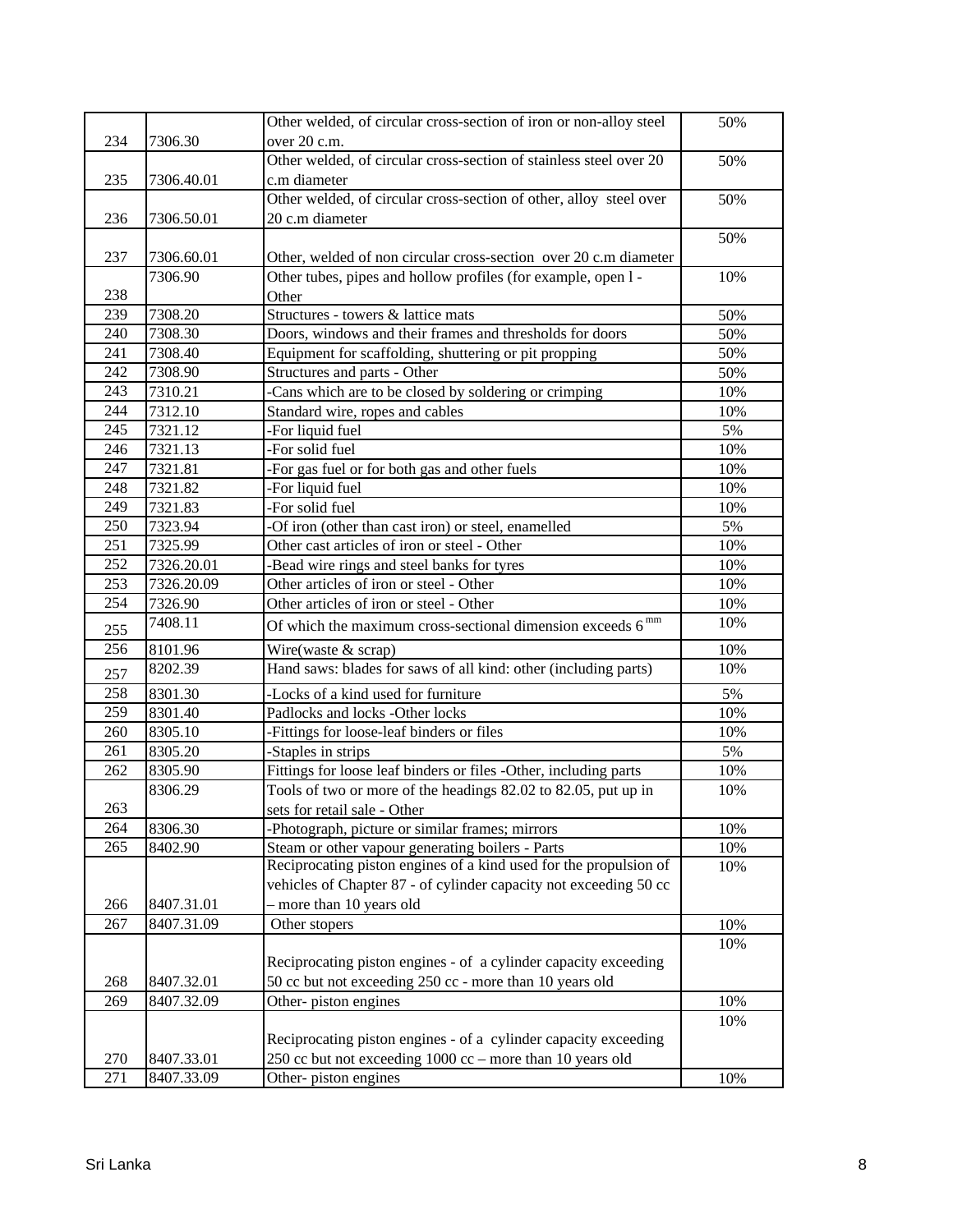|                  |            | Reciprocating piston engines - of a cylinder capacity exceeding      | 10% |
|------------------|------------|----------------------------------------------------------------------|-----|
| 272              | 8407.34.01 | 1000 cc- more than 10 years old                                      |     |
| 273              | 8407.34.09 | Other-piston engines                                                 | 10% |
|                  |            |                                                                      | 10% |
|                  |            | Compression - ignition internal combustion piston engines other      |     |
| 274              | 8408.20.07 | diesel engines not exceeding 3250 cc in cylinder in capacity         |     |
| $\overline{275}$ | 8408.20.08 | Other diesel engines                                                 | 10% |
| 276              | 8408.20.09 | Compression-ignition - Other                                         | 10% |
|                  |            | Parts suitable for use solely or principally with spark-ignition     | 10% |
| 277              | 8409.91    | internal combustion piston engines                                   |     |
|                  | 8409.99    | Parts suitable for use solely or principally with the engines of     | 10% |
| 278              |            | heading 84.07 or 84.08 - Other                                       |     |
| 279              | 8411.12    | Turbo-jets, turbo-propellers - of a thrust exceeding 25kN            | 10% |
| 280              | 8415.10.09 | Window or wall types, self-contained                                 | 5%  |
|                  |            | Combined refrigerator- freezers, fitted with separate external       | 16% |
| 281              | 8418.10.01 | doors                                                                |     |
| 282              | 8418.10.09 | Other freezers                                                       | 16% |
| 283              | 8418.21.01 | Refrigerators-Compression-type                                       | 16% |
| 284              | 8418.21.09 | Other-refrigerators                                                  | 16% |
| 285              | 8418.22.01 | Absorbtion-type household refrigerators                              | 16% |
| 286              | 8418.22.09 | Other refrigerators, Absorbtion-household type                       | 16% |
| 287              | 8418.29.01 | Used/reconditioned                                                   | 16% |
| 288              | 8418.29.09 | Other absorbtion type household refrigerators                        | 16% |
|                  |            | Freezers of the chest type, not exceeding 800 l capacity, not        | 16% |
| 289              | 8418.30.01 | exceeding 566 L                                                      |     |
|                  |            | Other Freezers of the chest type, not exceeding 800 l capacity, not  | 16% |
| 290              | 8418.30.02 | exceeding 566 L                                                      |     |
|                  |            | Freezers of the upright type, not exceeding 990 l capacity, not      | 16% |
| 291              | 8418.40.01 | exceeding 566 L                                                      |     |
|                  |            | Other not exceeding Freezers of the upright type, not exceeding      | 16% |
| 292              | 8418.40.02 | 990 l capacity, not exceeding 566 L                                  |     |
|                  | 8418.50    | -Other refrigerating or freezing chests, cabinets, display counters, | 5%  |
|                  |            | show-cases and similar regrigerating or freezing furniture           |     |
| 293              |            |                                                                      |     |
|                  |            | Cabinet and chest type refrigerators exceeding 566 l and below       | 25% |
| 294              | 8418.61.01 | 8501                                                                 |     |
| 295              | 8418.61.02 | Blast freezers for preserving poultry meat                           | 50% |
| 296              | 8418.61.03 | Compression type of unit- Milk chilling tanks                        | 50% |
| 297              | 8418.61.04 | Refrigerator - other, blast freezers for preserving poultry meat     | 50% |
| 298              | 8418.61.05 | Refrigerator-Milk chilling tanks - reconditioned                     | 50% |
| 299              | 8418.61.06 | Refrigerator- Other, milk chilling tanks                             | 50% |
| 300              | 8418.61.07 | Refrigerator-Other used-reconditioned                                | 50% |
| 301              | 8418.61.09 | Refrigerator- Other- heat pumps                                      | 50% |
|                  |            | Cabinet and chest type refrigerators exceeding 566 l and below       | 25% |
| 302              | 8418.69.01 | 8501                                                                 |     |
| 303              | 8418.69.02 | Other cabinet and chest type refrigerator or freezing equipment      | 25% |
| 304              | 8418.69.03 | Blast – freezers for preserving poultry meat                         | 50% |
| 305              | 8418.69.04 | Other blast freezers for preserving meet                             | 50% |
| 306              | 8418.69.05 | Milk chilling tanks used / reconditioned                             | 50% |
| 307              | 8418.69.06 | Other milk chilling tanks                                            | 50% |
| 308              | 8418.69.07 | Refrigerators- Other used/reconditioned                              | 50% |
| 309              | 8418.69.09 | Other freezers                                                       | 50% |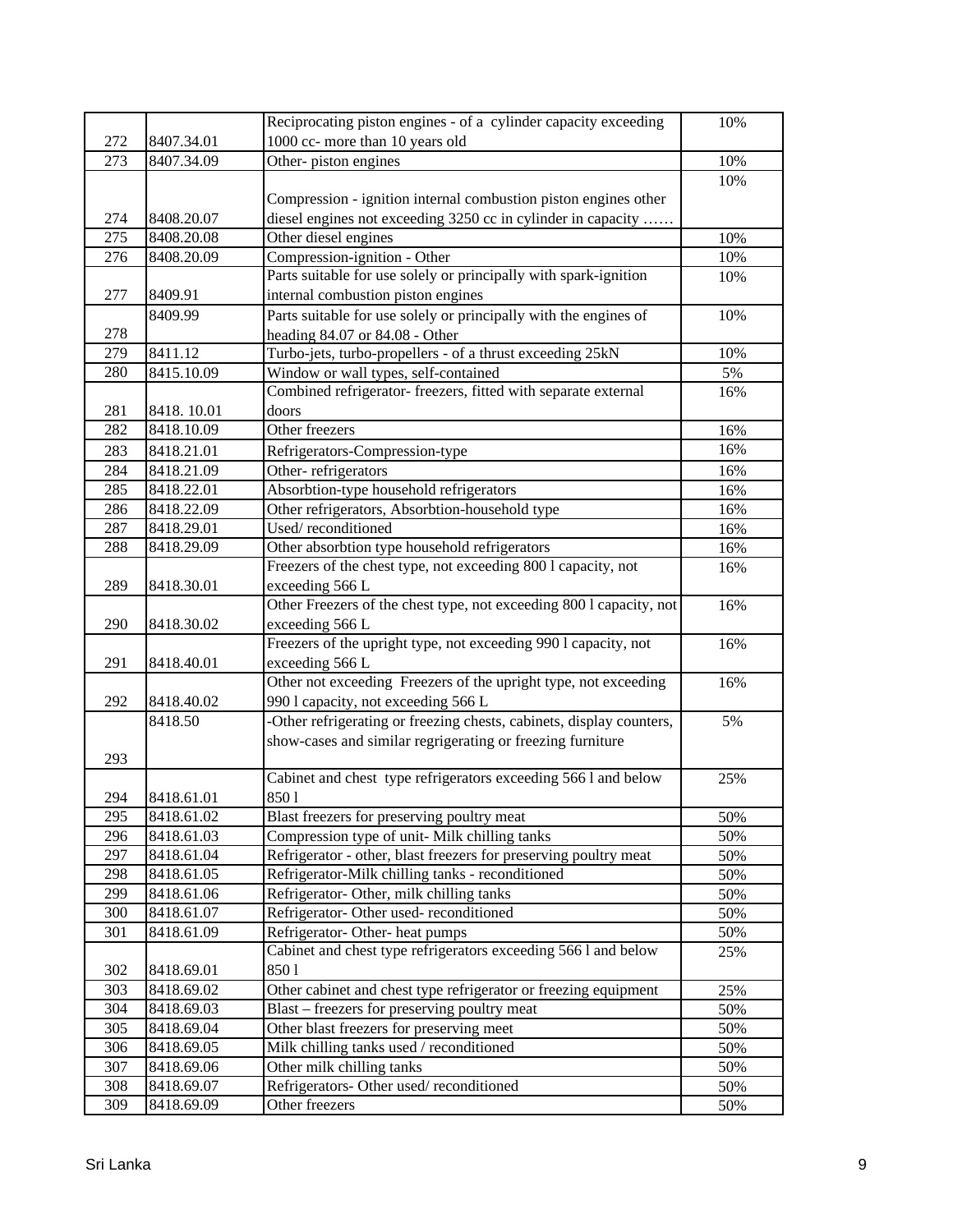| 310              | 8418.91.09 | Refrigerators, freezers etc -Other parts                          | 50%    |
|------------------|------------|-------------------------------------------------------------------|--------|
| 311              | 8418.99.01 | Evaporation suction sheets                                        | 50%    |
|                  |            | Components imported for the local manufacture of milk chilling    | 50%    |
| 312              | 8418.99.02 | tanks or cold rooms                                               |        |
| $\overline{313}$ | 8418.99.09 | Other-evaporation suction sheets                                  | 50%    |
| 314              | 8419.39.00 | Spin dryers for machines and mechanicalother                      | 10%    |
|                  | 8421.19.09 | Centrifuges, including centrifugal dryers; filtering or purifying | 10%    |
| 315              |            | machinery and apparatus, for liquids or gases- Other              |        |
| 316              | 8421.29    | Centifuges, including centrifugal dryers- Other                   | 10%    |
| 317              | 8421.39    | Centri fuges, including centrifugal dryers- Other                 | 10%    |
|                  | 8423.82    | -having a maximum weighing capacity exceeding 30kg but not        | 5%     |
| 318              |            | exceeding 5000kg                                                  |        |
|                  | 8423.90    | Weighing machine weights of all kinds: parts of weighing          | 10%    |
| 319              |            | machinery                                                         |        |
| 320              | 8424.10    | Fire extinguishers, whether or not charged                        | 25%    |
| 321              | 8428.33    | Other belt type                                                   | 10%    |
| 322              | 8429.51.09 | Front - end shovel loaders                                        | 10%    |
| 323              | 8429.52.09 | Machinery with a 360 <sup>0</sup> revolving superstructure        | 10%    |
| 324              | 8433.20.01 | Other moves, including cutter bars for tractor mounting           | 20%    |
|                  |            |                                                                   | 20%    |
| 325              | 8433.20.02 | Harvesting or threshing machinery -Other more than 10 years old   |        |
| 326              | 8433.20.09 | Harvesting or threshing Other-Mowers                              | 20%    |
| 327              | 8433.90.01 | Electrically operated                                             | 20%    |
| 328              | 8433.90.02 | Electrically operated - more than 10 years old                    | 20%    |
| 329              | 8433.90.03 | -Other for subheading No. 8433.11 & 8433.19                       | 20%    |
| 330              | 8433.90.04 | Other electrically operated                                       | 20%    |
| 331              | 8433.90.05 | Other electrically operated - more than 10 years old              | 20%    |
| 332              | 8433.90.09 | Harvesting or threshing machinery- Other                          | 20%    |
| 333              | 8441.20    | Machines to making bags, sacks or envelopes                       | 10%    |
|                  | 8441.30    | Machines for making cartons, boxes, cases, tubes or drums or      | 10%    |
| 334              |            | similar containers, other than by maoulding                       |        |
| 335              | 8441.80    | Other machinery for making uppaper pulp, paper or paperboard      | 10%    |
| 336              | 8443.51.09 | Ink-jet printing machines                                         | 10%    |
|                  |            | Sewing machines other than book-sewing machines of heading        | 16.68% |
|                  |            | No. 84.40, furniture, bases and covers specially designed for     |        |
| 337              | 8452.10.09 | sewing machines- other                                            |        |
| 338              | 8452.30    | Sewing Machine needles                                            | 10%    |
| 339              | 8452.90    | Other parts of sewing machines                                    | 10%    |
|                  |            | Machine tools for working metal or metal carbide, in the Gem and  | 20%    |
| 340              | 8456.10.01 | Jewellery Industry                                                |        |
|                  |            | Machine tools operated by ultrasonic process for working metal    | 20%    |
| 341              | 8456.20.01 | or metal carbide, in the Gem & Jewellery Industry                 |        |
|                  |            | Machine tools operated by electro-discharged process for use in   | 20%    |
| 342              | 8456.30.01 | the Gem & Jewellery Industry                                      |        |
| 343              | 8456.99.01 | Machine tools for working metal or metal carbide - Other          | 20%    |
| 344              | 8460.11.01 | Flat surface grinding machines - numerically controlled           | 20%    |
| 345              | 8460.19.01 | Other grinding machines                                           | 20%    |
| 346              | 8460.21.01 | Other grinding machines- numerically controlled                   | 20%    |
| 347              | 8460.29.01 | Other grinding machines                                           | 20%    |
| 348              | 8460.90.01 | Other for use in the Gem & Jewelleryindustry                      | 20%    |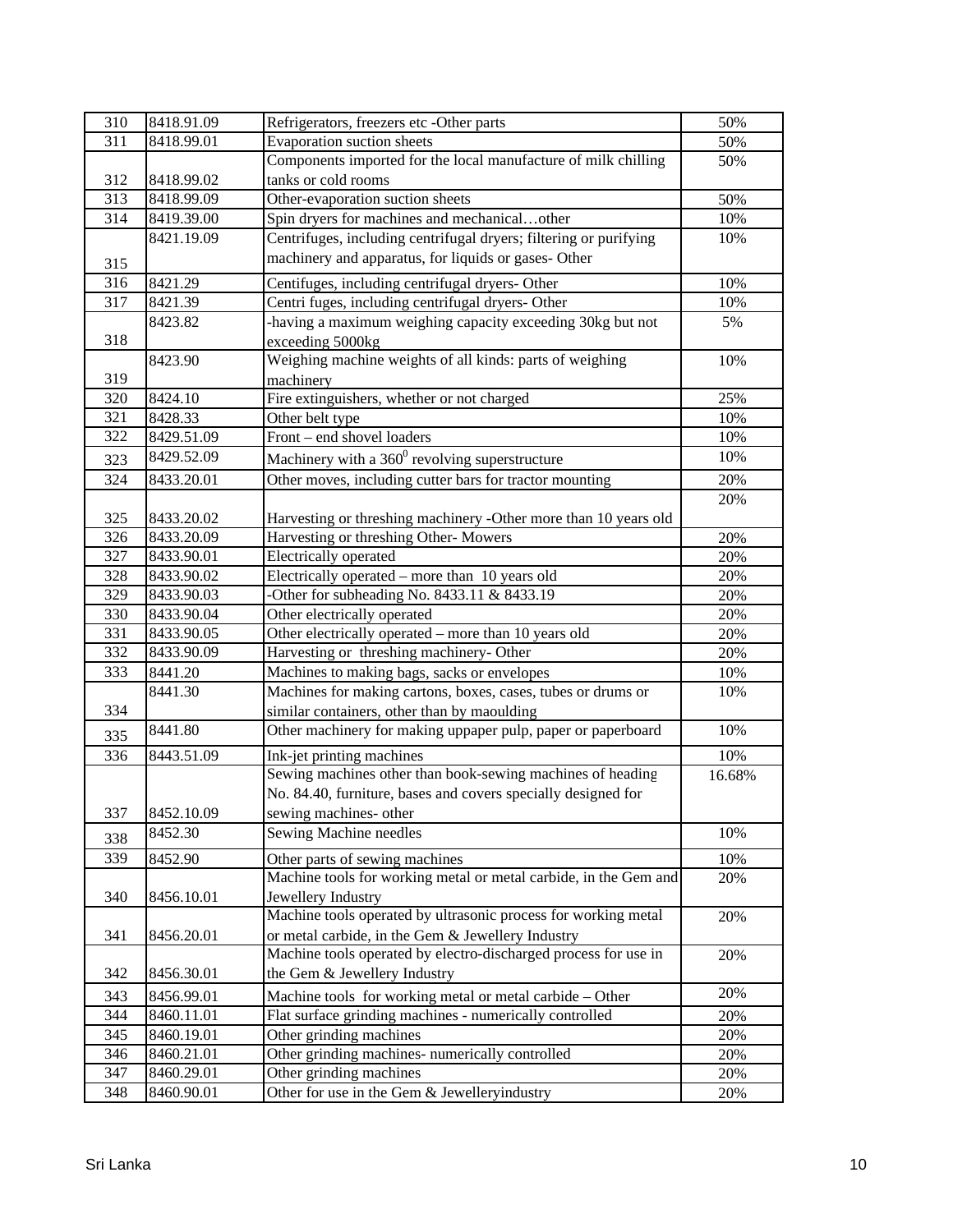| 349              | 8463.20    | Machine tools for thread rolling machines                        | 20% |
|------------------|------------|------------------------------------------------------------------|-----|
| 350              | 8463.30.01 | Machine for working wire                                         | 20% |
| 351              | 8463.90.01 | Other machine tools for use in gem and jewellery industry        | 20% |
|                  | 8465.10    | -Machines which can carry out different types of machining       | 10% |
| 352              |            | operations without tool change between such operations           |     |
| 353              | 8474.20.09 | Crushing or grinding machines Other                              | 10% |
| 354              | 8474.90    | Machinery for sorting, screening, seperating -Parts              | 5%  |
| 355              | 8479.81    | For treating metal including electric wire coil-winders          | 10% |
|                  | 8479.89.09 | Machines and mechanical appliances having individual functions,  | 10% |
| 356              |            | not specified or included in this Chapter - Other                |     |
| 357              | 8479.90    | Machines and mechanical appliances- Parts                        | 10% |
| 358              | 8481.90    | Taps, cocks, valves and similar appliances -parts                | 10% |
| 359              | 8482.10    | <b>Ball bearings</b>                                             | 5%  |
| 360              | 8501.31    | Electric motors - of an output not exceeding 750W                | 10% |
| 361              | 8501.40.02 | -motors for fans of heading 8414.51                              | 10% |
| $\overline{362}$ | 8501.40.09 | Semi conductor devices - other                                   | 10% |
| 363              | 8502.11    | Electric generating-of an output not exceeding 75KVA             | 5%  |
| 364              | 8502.12    | Of an output exceeding 75 KVA but not exceeding 375 KVA          | 5%  |
| 365              | 8504.10    | Ballasts for discharge lamps or tubes                            | 10% |
| 366              | 8504.34    | Having a power handling capacity exceeding 500 KVA               | 10% |
| 367              | 8506.10    | Manganese dioxide                                                | 10% |
| 368              | 8507.20    | Other lead - acid accumulators                                   | 10% |
| 369              | 8516.50    | Microwave ovens                                                  | 5%  |
| 370              | 8516.80    | -Electric heating resistors                                      | 10% |
| 371              | 8519.10    | Coin or disc-operated record players                             | 10% |
| 372              | 8519.92    | Pocket size cassette players                                     | 10% |
| 373              | 8519.93    | Cassette type other                                              | 10% |
| 374              | 8519.99    | Other - Sound reproducing apparatus                              | 10% |
|                  | 8521.90    | Video recording or reporducing apparatus, whether or not         | 10% |
| 375              |            | incorporating a video tuner - Other                              |     |
| 376              | 8527.12.09 | Reception apparatus-other                                        | 10% |
| 377              | 8527.13.09 | Sound recording or reproducing apparatus -Other                  | 10% |
| 378              | 8527.19.09 | Reception apparatus- Other                                       | 10% |
|                  |            | Radio-broadcasting receivers kind used in motor vehicles-        | 10% |
| 379              | 8527.21    | combined with sound recording or reproducing apparatus           |     |
| 380              | 8527.29    | Other radio-broadcasting receivers kind used in motor vehicles   | 10% |
| 381              | 8528.12.09 | Reception apparetus- Colour, other                               | 5%  |
|                  | 8529.90    | Parts suitable for use solely or principally with the engines of | 10% |
| 382              |            | heading $84.07$ or $84.08$ - Other                               |     |
| 383              | 8531.10    | Burglar or fire alarms and similar apparatus                     | 10% |
| 384              | 8536.20    | Automatic circuit breakers                                       | 10% |
| 385              | 8536.30    | Other apparatus for protecting electrical circuits               | 10% |
| 386              | 8536.50    | Other switches                                                   | 10% |
| 387              | 8536.90    | Other apparatus                                                  | 10% |
| 388              | 8538.10    | Boards, panels, consoles, desks, cabinets and                    | 10% |
| 389              | 8539.90.09 | Electric filament- Parts- other                                  | 10% |
| 390              | 8541.90    | Diodes, transistors and similar devices - Parts                  | 10% |
| 391              | 8543.20    | Signal generators                                                | 10% |
|                  | 8543.89    | Electrical machines and apparatus, having individual functions,  | 10% |
|                  |            | not specified or included elsewhere in this chapter - Other      |     |
| 392              |            |                                                                  |     |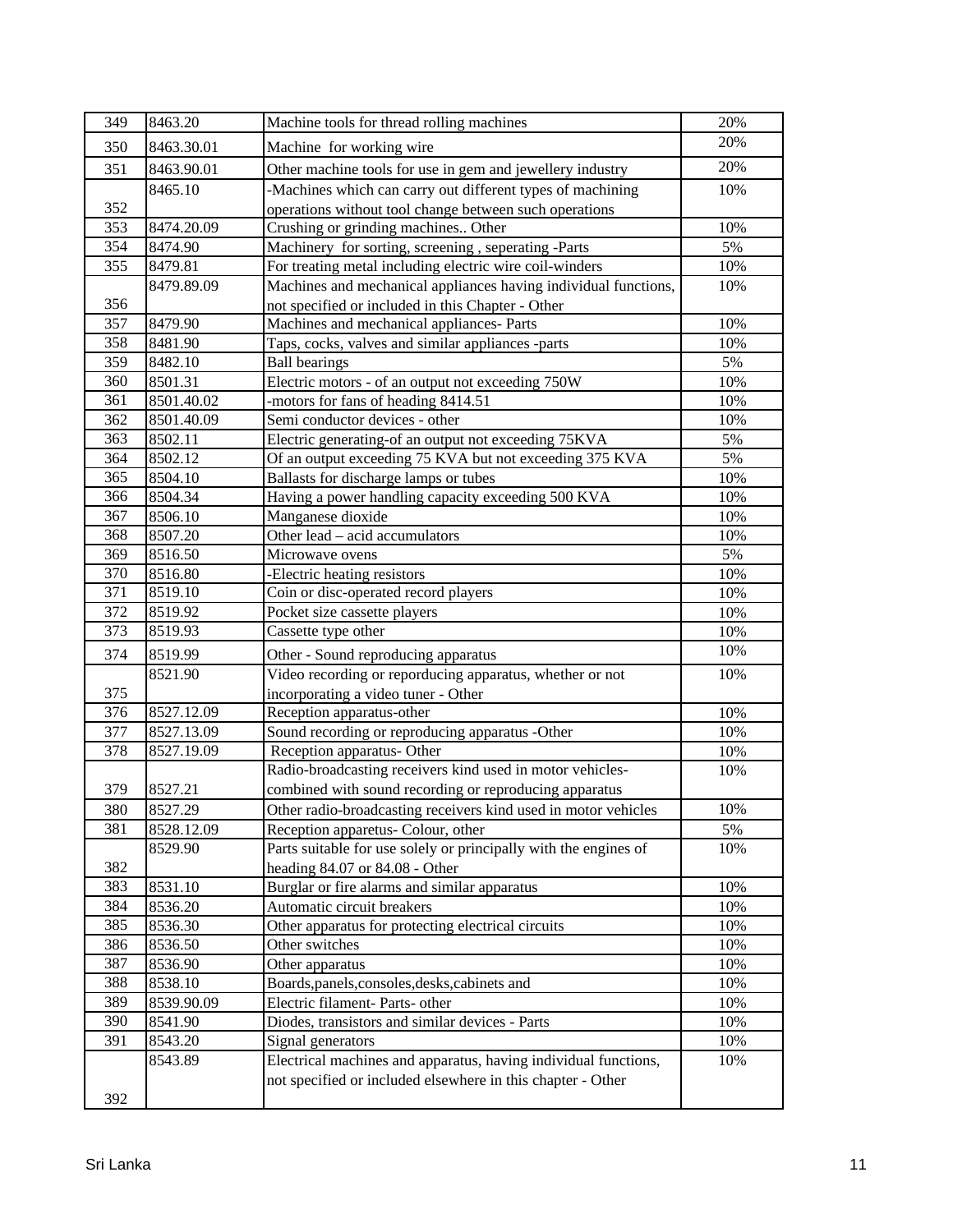| 393 | 8547.20    | -Insulating fittings of plastics                                    | 10%    |
|-----|------------|---------------------------------------------------------------------|--------|
|     |            | Chassis fitted with engines, for the buses under H.S heading        | 50%    |
| 394 | 8706.00.05 | No.87.02 not more than five years old.                              |        |
|     |            | Chassis fitted with engines, for the buses under H.S heading        | 50%    |
| 395 | 8706.00.06 | No.87.02 more than five years old.                                  |        |
|     |            | Chassis fitted with engines, for other motor vehicles under H.S     | 50%    |
| 396 | 8706.00.07 | heading No.87.02 not more than five years old.                      |        |
|     |            | Chassis fitted with engines, for other motor vehicles under H.S     | 62.50% |
| 397 | 8706.00.08 | heading No.87.02 not more than five years old.                      |        |
|     | 8708.99.09 | Parts and accessories of the motr vehicles of headinbgs 87.01 to    | 10%    |
| 398 |            | 87.05 - Other                                                       |        |
| 399 | 8714.92    | -wheel rims and spokes                                              | 5%     |
|     | 8802.30    | -Aeroplanes and other aircraft, of an unladen weight exceeding      | 10%    |
| 400 |            | 2,000kg but not exceeding 15,000kg                                  |        |
| 401 | 8803.30    | -Other parts of aeroplanes or helicopters                           | 10%    |
|     | 9016.00    | Balances of a sensitivity of 5cg or better with or without weights  | 10%    |
| 402 |            |                                                                     |        |
| 403 | 9025.19    | Other thermometers, not combined with other instruments             | 10%    |
| 404 | 9025.90    | Hydrometers and similar instruments- Parts and accessories          | 10%    |
|     | 9030.39    | Oscilloscopes, spectrum analysers and other instruments and         | 10%    |
|     |            | apparatus for measuring or checking electrical wuantities,          |        |
|     |            |                                                                     |        |
|     |            | excluding meters of heading 90.28, instruments and apparatus for    |        |
| 405 |            | measuring or detecting alpha, beta, gamma, X-rayconsmic or          |        |
|     |            | other ionising radiations - Other                                   |        |
| 406 | 9031.90    | Measuring or checking instruments-Parts and accessories             | 10%    |
|     | 9033.00    | Parts and accessories (not specified or included elsewhere in this  | 10%    |
|     |            | Chapter) for machines, appliances, instruments or apparatus of      |        |
| 407 |            | Chapter 90                                                          |        |
| 408 | 9102.11    | With mechanical display only                                        | 10%    |
| 409 | 9105.21    | Other clocks -Electrically operated                                 | 10%    |
| 410 | 9209.20    | -Mechanisms for musical boxes                                       | 10%    |
|     | 9405.40.01 | -Spotlights and flood lights for use in motion picture/television   | 10%    |
| 411 |            | industry                                                            |        |
| 412 | 9405.40.02 | - Search lights and spot lights                                     | 10%    |
| 413 | 9405.50.01 | - incandescent mantle-type lamps; hurricane lamps                   | 5%     |
|     | 9405.50.09 | Lamps and lighting fittings including searchlights and spotlights   | 5%     |
|     |            | and parts thereof, not elsewhere spevified or included; illuminated |        |
|     |            | signs, illuminated name-plates and the like, having a permanently   |        |
|     |            | fixed ligh source, and parts thereof not elsewhere spevidied or     |        |
| 414 |            | inlduing - Other                                                    |        |
| 415 | 9405.91    | - Of glass                                                          | 10%    |
| 416 | 9405.92    | -Of plastics                                                        | 10%    |
| 417 | 9405.99    | Lamps and light fittings -Other                                     | 5%     |
| 418 | 9406.00    | Prefabricated buildings                                             | 10%    |
|     | 9503.90    | Other toys; reduced-size ("scale") models and similar recreational  | 10%    |
| 419 |            | models, working or not; puzzles of all kind - Other                 |        |
|     | 9605.00    | Travel sets for personal toilet, sewing or shoe or clothes cleaning | 10%    |
| 420 |            |                                                                     |        |
|     | 9606.10    | Press - fasteners, Snap-fasteners and press- studs and parts        | 10%    |
| 421 |            | thereof                                                             |        |
| 422 | 9606.21    | Of plastics, not covered with textile material                      | 10%    |
| 423 | 9607.19    | Slide fasteners and parts thereof - Other                           | 5%     |
|     |            |                                                                     |        |